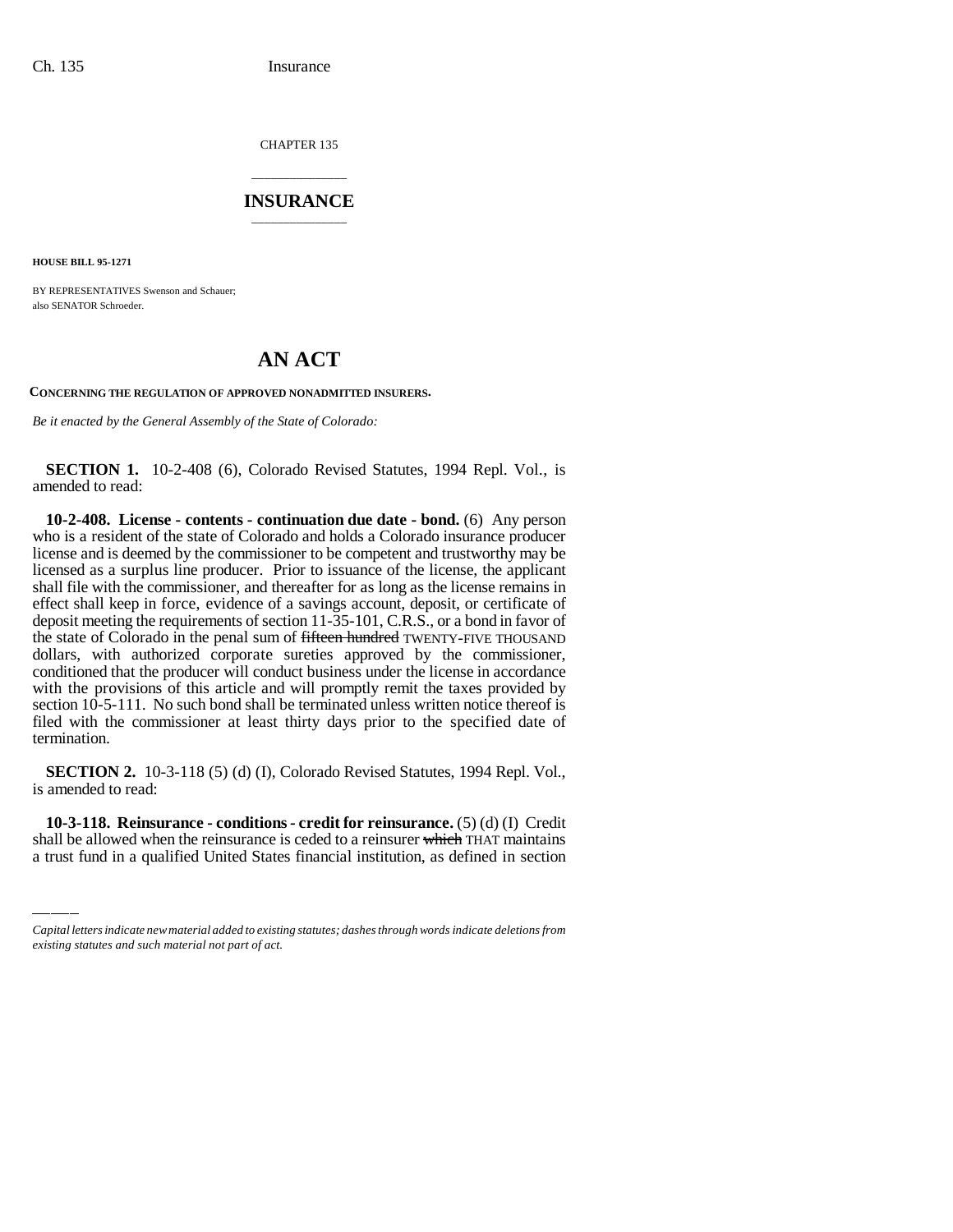Insurance Ch. 135

10-1-102 (9.5), for the payment of the valid claims of its United States policyholders and ceding insurers, and their assigns and successors in interest. The reinsurer shall report annually to the commissioner information substantially the same as that required to be reported on the national association of insurance commissioners annual statement form by licensed insurers or health maintenance organizations to enable the commissioner to determine the sufficiency of the trust fund. In the case of a single reinsurer, the trust shall consist of a trusteed account representing the reinsurer's liabilities attributable to business written in the United States and, in addition, the reinsurer shall maintain a trusteed surplus or net worth of not less than twenty million dollars. In the case of a group of INCLUDING INCORPORATED AND individual unincorporated underwriters, the trust shall consist of a trusteed account representing the group's liabilities attributable to business written in the United States and, in addition: The group shall maintain a trusteed surplus of which one hundred million dollars shall be held jointly for the benefit of United States ceding insurers of any member of the group; THE INCORPORATED MEMBERS OF THE GROUP SHALL NOT BE ENGAGED IN ANY BUSINESS OTHER THAN UNDERWRITING AS A MEMBER OF THE GROUP AND SHALL BE SUBJECT TO THE SAME LEVEL OF SOLVENCY REGULATION AND CONTROL BY THE GROUP'S DOMICILIARY REGULATOR AS ARE THE UNINCORPORATED MEMBERS; and the group shall make available to the commissioner an annual certification of the solvency of each underwriter by the group's domiciliary regulator and its independent public accountants.

**SECTION 3.** The introductory portion to 10-3-207 (1) (b), Colorado Revised Statutes, 1994 Repl. Vol., is amended to read:

**10-3-207. Fees paid by insurance companies.** (1) There shall be paid to the division of insurance by every entity regulated by the division of insurance in this state the following:

(b) In each year subsequent to 1992, in addition to any fee collected under paragraph (a) of this subsection (1), every insurance company, interinsurance company, fraternal benefit society, health maintenance organization, and nonprofit hospital, medical-surgical, and health service corporation licensed or authorized in this state which is regulated by the division of insurance shall make an annual nonrefundable payment on or before March 1 of each year based on the schedule specified in this paragraph (b) at the time of authorization and each subsequent renewal year. For surplus line NONADMITTED insurers and accredited reinsurers, the fee specified in this paragraph (b) shall be considered to include the fee pursuant to paragraph (a) of this subsection (1):

**SECTION 4.** 10-3-209 (1) (b) (I), Colorado Revised Statutes, 1994 Repl. Vol., is amended to read:

**10-3-209. Tax on premiums collected - exemptions - penalties.** (1) (b) The rate of tax shall be as follows:

(I) For companies not exempted or charged a different rate of tax by another provision of this section OR PURSUANT TO SECTION 10-5-111, the rate of tax on the gross amount shall be two and one-fourth percent.

**SECTION 5.** 10-3-1102 (3), Colorado Revised Statutes, 1994 Repl. Vol., is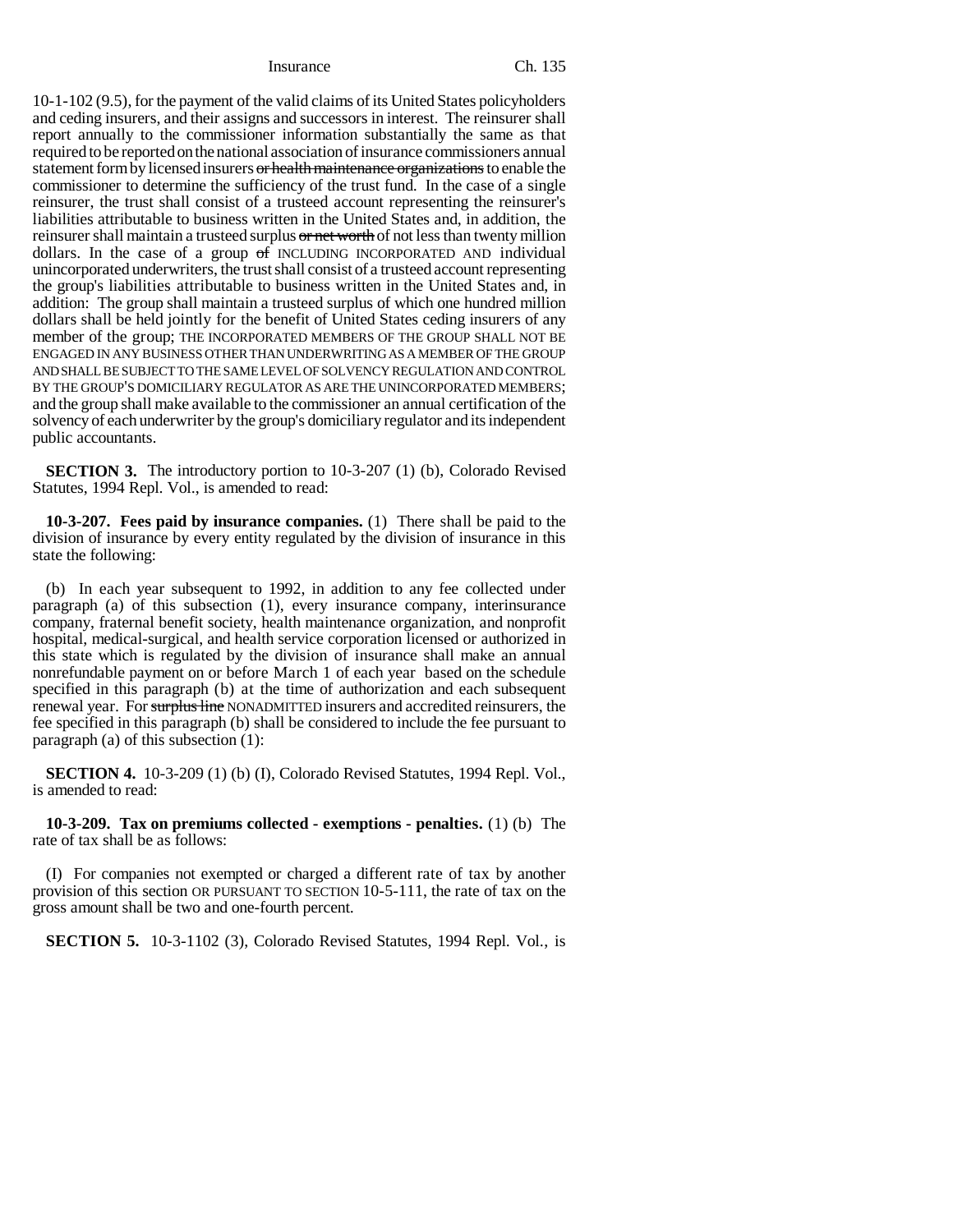amended to read:

**10-3-1102. Definitions.** As used in this part 11, unless the context otherwise requires:

(3) "Person" means any individual, corporation, association, partnership, reciprocal exchange, interinsurer, Lloyds insurer, surplus line NONADMITTED insurer, fraternal benefit society, and other legal entities engaged in the insurance business, including agents, limited insurance representatives, agencies, brokers, surplus line brokers, and adjusters. Such term shall also include medical service plans and hospital service plans regulated under parts 1 and 3 of article 16 of this title and health maintenance organizations regulated under parts 1 and 4 of article 16 of this title. Such plans and organizations shall be deemed to be engaged in the business of insurance for purposes of this part 11 only.

**SECTION 6.** 10-5-101, Colorado Revised Statutes, 1994 Repl. Vol., is amended to read:

**10-5-101. Short title.** This article shall be known and may be cited as the "Surplus Lines NONADMITTED Insurance Act".

**SECTION 7.** The introductory portion to 10-5-101.1 (1) and 10-5-101.1 (1) (b) and (1) (e), Colorado Revised Statutes, 1994 Repl. Vol., are amended to read:

**10-5-101.1. Legislative declaration.** (1) The general assembly finds and declares that PROPERTY AND CASUALTY insurance transactions with nonadmitted insurers are so affected with a public interest as to require regulation, taxation, supervision, and control of such transactions and matters relating thereto, as provided in this article, in order to:

(b) Provide for the public, to the extent that insurance is not procurable from admitted insurers, orderly, reasonable, and regulated access to such insurance from APPROVED nonadmitted insurers through qualified, licensed, and supervised surplus line agents and brokers;

(e) Regulate and supervise the effectuation of nonadmitted SURPLUS LINES insurance in accordance with the laws of this state and federal law, including the FEDERAL "McCarran-Ferguson Act"; and

**SECTION 8.** 10-5-101.2 (1) and (2), Colorado Revised Statutes, 1994 Repl. Vol., are amended, and the said 10-5-101.2 is further amended BY THE ADDITION OF A NEW SUBSECTION, to read:

**10-5-101.2. Definitions.** As used in this article, unless the context otherwise requires:

(1) "Broker" means a surplus line broker LINES PRODUCER duly licensed to export insurance under this article.

(2) "Export" means to place in WITH an insurer under this article insurance covering a subject of insurance which THAT is resident, located, or to be performed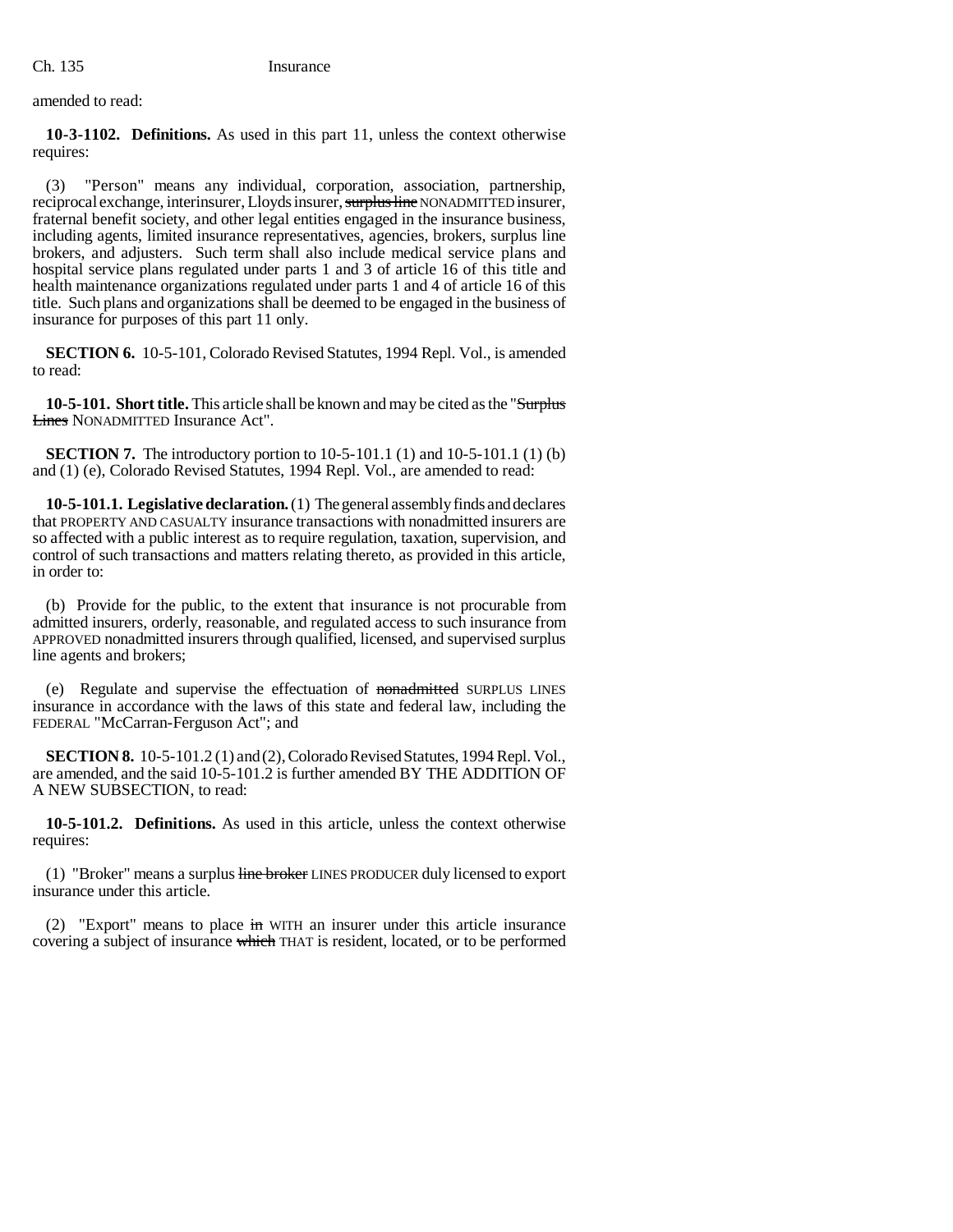in Colorado.

(4) "SURPLUS LINES INSURANCE" MEANS COVERAGE PLACED WITH AN APPROVED NONADMITTED INSURER AS PROVIDED BY SECTION 10-5-108.

**SECTION 9.** 10-5-102, Colorado Revised Statutes, 1994 Repl. Vol., is amended to read:

**10-5-102. Validity of certain contracts.** A contract of insurance effectuated by an unauthorized A NONADMITTED insurer in violation of the provisions of this article shall be voidable except at the instance of the insurer.

**SECTION 10.** The introductory portion to 10-5-103 (1) and 10-5-103 (1) (b), Colorado Revised Statutes, 1994 Repl. Vol., are amended to read:

**10-5-103. Conditions for export.** (1) If certain insurance coverages cannot be procured from authorized ADMITTED insurers, such coverages, designated in this article as "surplus lines", may be procured from nonadmitted insurers, subject to the following conditions:

(b) The full amount of insurance required shall not be procurable, after diligent effort has been made to do so, from among ADMITTED insurers authorized to transact and actually transacting that kind of insurance in this state; and placing the insurance in WITH a nonadmitted insurer shall not be for the purpose of securing a lower premium rate than that which would be accepted by an authorized ADMITTED insurer unless the premium rate quoted by the licensed ADMITTED insurer is more than ten percent higher than that quoted by the nonadmitted insurer.

**SECTION 11.** 10-5-104, Colorado Revised Statutes, 1994 Repl. Vol., is amended to read:

**10-5-104. Endorsement of contract.** Every insurance contract procured and delivered as a surplus line coverage pursuant to this article shall be initialed by or bear the name of the surplus line broker who procured it and shall have stamped upon it the following: "This contract is registered and delivered as a surplus line coverage under the <del>`Surplus Lines</del> `NONADMITTED Insurance Act'. THE INSURER ISSUING THIS CONTRACT IS NOT LICENSED IN COLORADO BUT IS AN APPROVED NONADMITTED INSURER. THERE IS NO PROTECTION UNDER THE PROVISIONS OF THE `COLORADO INSURANCE GUARANTY ASSOCIATION ACT.'"

**SECTION 12.** 10-5-105, Colorado Revised Statutes, 1994 Repl. Vol., is amended to read:

**10-5-105. Surplus line insurance valid.** Insurance contracts procured as surplus line coverage from unauthorized NONADMITTED insurers in accordance with this article shall be fully valid and enforceable as to all parties and shall be given recognition in all matters and respects to the same effect as like contracts issued by authorized ADMITTED insurers.

**SECTION 13.** 10-5-108, Colorado Revised Statutes, 1994 Repl. Vol., is amended to read: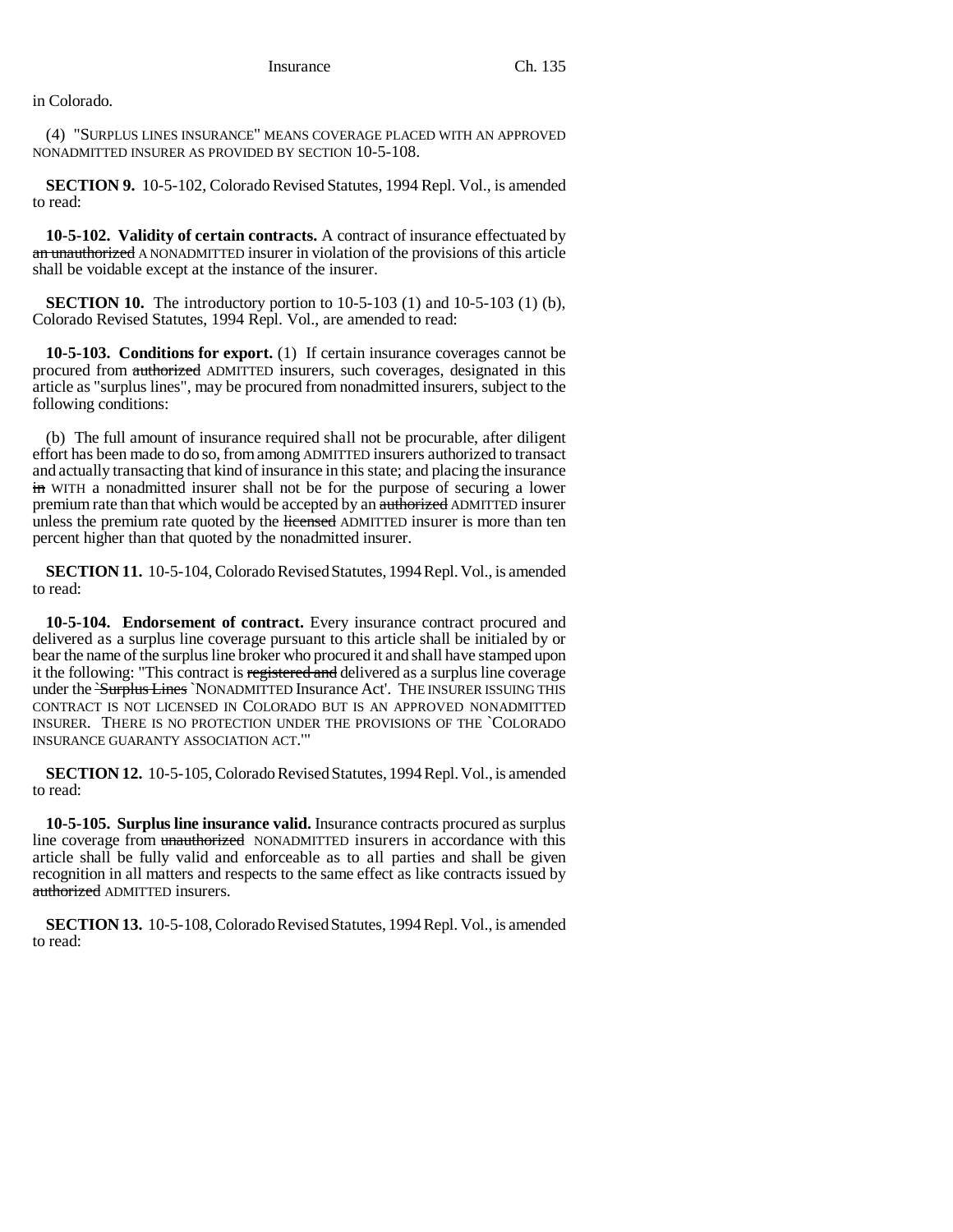## Ch. 135 Insurance

**10-5-108. Placement of surplus line insurance.** (1) Notwithstanding the other provisions of this section, the commissioner may approve the placement of surplus line insurance in insurance pools or underwriting associations or under other specific programs on an individual case basis. No broker shall place any coverage with a nonadmitted insurer unless, at the time of placement, such nonadmitted insurer is included on the approved list of APPROVED nonadmitted insurers prepared by the commissioner at least annually. Nothing in this section shall require the commissioner to place or maintain the name of any nonadmitted insurer on the list. To be placed AND REMAIN on said APPROVED list, such nonadmitted insurer shall:

(a) Establish AND MAINTAIN satisfactory evidence of good repute and financial integrity and SUBMIT A CURRENT YEAR'S APPLICATION, A FEE AS PRESCRIBED BY SECTION 10-3-207, A COPY OF ITS CURRENT ANNUAL STATEMENT, AN ACTUARIAL OPINION, AND OTHER INFORMATION REQUIRED BY THE COMMISSIONER. IN THE CASE OF AN INSURANCE EXCHANGE, AN AGGREGATE COMBINED STATEMENT OF ALL UNDERWRITING SYNDICATES OPERATING DURING THE PERIOD REPORTED, IN ADDITION TO INDIVIDUAL STATEMENTS FOR EACH SYNDICATE, SHALL BE SUBMITTED.

(b) IN THE CASE OF a foreign insurer, must HAVE AND maintain a deposit in cash or marketable securities having a fair market value of at least two million five hundred thousand dollars with the commissioner or the duly authorized officer of some other state of the United States, to be held for the benefit of all policyholders wherever located, and qualify under one of the following:

(I) Have AND MAINTAIN capital and surplus or its equivalent at least equal to fifteen million dollars, but not less than the amount which THAT would be required by section 10-3-201 for a licensed AN ADMITTED company writing the same lines of insurance. except that nonadmitted insurers currently qualified and who would have qualified prior to July 1, 1992, shall have at least ten million dollars on December 31, 1992, twelve million five hundred thousand dollars on December 31, 1993, and fifteen million dollars on December 31, 1994. Notwithstanding the provisions of this subsection (1), the commissioner may approve an insurer with less than the required minimum upon an affirmative finding of acceptability by the commissioner. The finding shall be based upon such factors as, but not limited to, quality of management, capital and surplus of any parent company, company underwriting profit and investment income trends, MARKET AVAILABILITY, and company record and reputation within the industry. In no event shall the commissioner make an affirmative finding of acceptability when the insurer's capital and surplus is less than four million five hundred thousand dollars.

(II) In the case of an "insurance exchange" created by the laws of individual states, maintain capital and surplus, or the substantial equivalent thereof, of not less than fifty million dollars in the aggregate, or less upon affirmative finding of acceptability by the commissioner. Insurance exchanges must maintain funds for the protection of all insurance exchange policyholders, with each individual syndicate maintaining a capital and surplus, or the substantial equivalent thereof, of not less than three million five hundred thousand dollars. IN THE CASE OF AN "INSURANCE EXCHANGE" CREATED BY THE LAWS OF A STATE OTHER THAN THIS STATE, THE SYNDICATES OF THE EXCHANGE SHALL HAVE AND MAINTAIN, UNDER TERMS ACCEPTABLE TO THE COMMISSIONER, CAPITAL AND SURPLUS OF NOT LESS THAN SEVENTY-FIVE MILLION DOLLARS IN THE AGGREGATE. THE INSURANCE EXCHANGE SHALL MAINTAIN, UNDER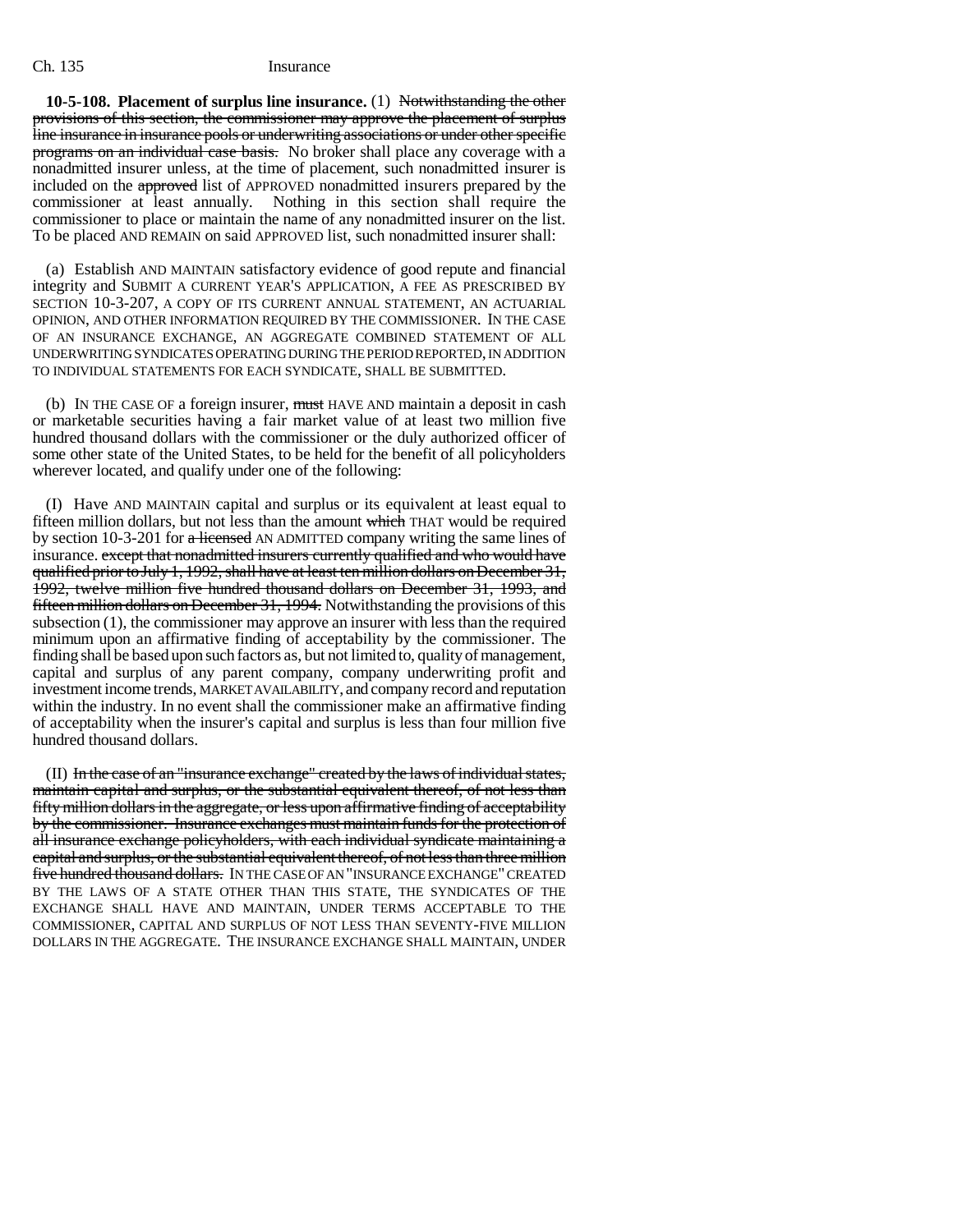#### Insurance Ch. 135

TERMS ACCEPTABLE TO THE COMMISSIONER, NOT LESS THAN FIFTY PERCENT OF THE POLICYHOLDER SURPLUS OF EACH SYNDICATE IN A CUSTODIAL ACCOUNT ACCESSIBLE TO THE EXCHANGE OR ITS DOMICILIARY COMMISSIONER IN THE EVENT OF INSOLVENCY OR IMPAIRMENT OF THE INDIVIDUAL SYNDICATE. IN ADDITION, EACH INDIVIDUAL SYNDICATE TO BE ELIGIBLE TO ACCEPT SURPLUS LINES INSURANCE PLACEMENTS FROM THIS STATE SHALL MEET EITHER OF THE FOLLOWING REQUIREMENTS:

(A) FOR INSURANCE EXCHANGES THAT MAINTAIN FUNDS IN AN AMOUNT OF NOT LESS THAN FIFTEEN MILLION DOLLARS FOR THE PROTECTION OF ALL EXCHANGE POLICYHOLDERS, THE SYNDICATE SHALL HAVE AND MAINTAIN, UNDER TERMS ACCEPTABLE TO THE COMMISSIONER, MINIMUM CAPITAL AND SURPLUS OF NOT LESS THAN FIVE MILLION DOLLARS; OR

(B) FOR INSURANCE EXCHANGES THAT DO NOT MAINTAIN FUNDS IN AN AMOUNT OF NOT LESS THAN FIFTEEN MILLION DOLLARS FOR THE PROTECTION OF ALL EXCHANGE POLICYHOLDERS, THE SYNDICATE SHALL MAINTAIN, UNDER TERMS ACCEPTABLE TO THE COMMISSIONER, MINIMUM CAPITAL AND SURPLUS OF NOT LESS THAN THE MINIMUM CAPITAL AND SURPLUS REQUIREMENTS UNDER THE LAWS OF ITS DOMICILIARY JURISDICTION OR FIFTEEN MILLION DOLLARS, WHICHEVER IS GREATER.

(c) (I) In addition, IN THE CASE OF an alien insurer, as defined in section 10-3-301  $(1)$ , must have AND MAINTAIN in force in the United States in an irrevocable trust account in a qualified United States financial institution, for the benefit of United States policyholders, THAT IS IN an amount not less than two million five hundred thousand dollars OR SUCH GREATER AMOUNT AS MAY BE DETERMINED BY THE COMMISSIONER AND ADOPTED BY RULE AND THAT CONSISTS OF CASH, SECURITIES, LETTERS OF CREDIT, OR INVESTMENTS OF SUBSTANTIALLY THE SAME CHARACTER AND QUALITY AS THOSE THAT ARE ELIGIBLE INVESTMENTS FOR THE CAPITAL AND STATUTORY RESERVES OF ADMITTED INSURERS TO WRITE LIKE KINDS OF INSURANCE IN THIS STATE and consisting of eligible investments, which may include letters of credit in a form acceptable to the commissioner, for the capital and statutory reserves of licensed insurers and must maintain status on the current national association of insurance commissioners' nonadmitted insurers quarterly INTERNATIONAL INSURERS DEPARTMENT listing;

(II) In the case of a Lloyd's plan or other similar unincorporated group of individual insurers, OR A COMBINATION OF BOTH UNINCORPORATED AND INCORPORATED INSURERS, such alien insurer shall HAVE AND maintain a trust fund, REPRESENTING THE GROUP'S LIABILITIES ATTRIBUTABLE TO BUSINESS WRITTEN IN THE UNITED STATES, WITH A TRUST SURPLUS of not less than fifty ONE HUNDRED million dollars, WHICH SURPLUS SHALL BE AVAILABLE FOR THE BENEFIT OF UNITED STATES SURPLUS LINES POLICYHOLDERS OF ANY MEMBER OF THE GROUP. **as security to the** full amount thereof for all policyholders and creditors in the United States of each member of the group. THE INCORPORATED MEMBERS OF THE GROUP SHALL NOT BE ENGAGED IN ANY BUSINESS OTHER THAN UNDERWRITING AS A MEMBER OF THE GROUP<br>AND SHALL BE SUBJECT TO THE SAME LEVEL OF SOLVENCY REGULATION AND CONTROL<br>BY THE GROUP'S DOMICILIARY REGULATOR AS ARE THE UNINCORPORATED MEMBERS. AND SHALL BE SUBJECT TO THE SAME LEVEL OF SOLVENCY REGULATION AND CONTROL THE TRUST FUNDS SHALL BE MAINTAINED IN AN IRREVOCABLE TRUST ACCOUNT IN THE UNITED STATES IN A QUALIFIED FINANCIAL INSTITUTION AND SHALL CONSIST OF CASH, SECURITIES, LETTERS OF CREDIT, OR INVESTMENTS OF SUBSTANTIALLY THE SAME CHARACTER AND QUALITY AS THOSE THAT ARE ELIGIBLE INVESTMENTS FOR THE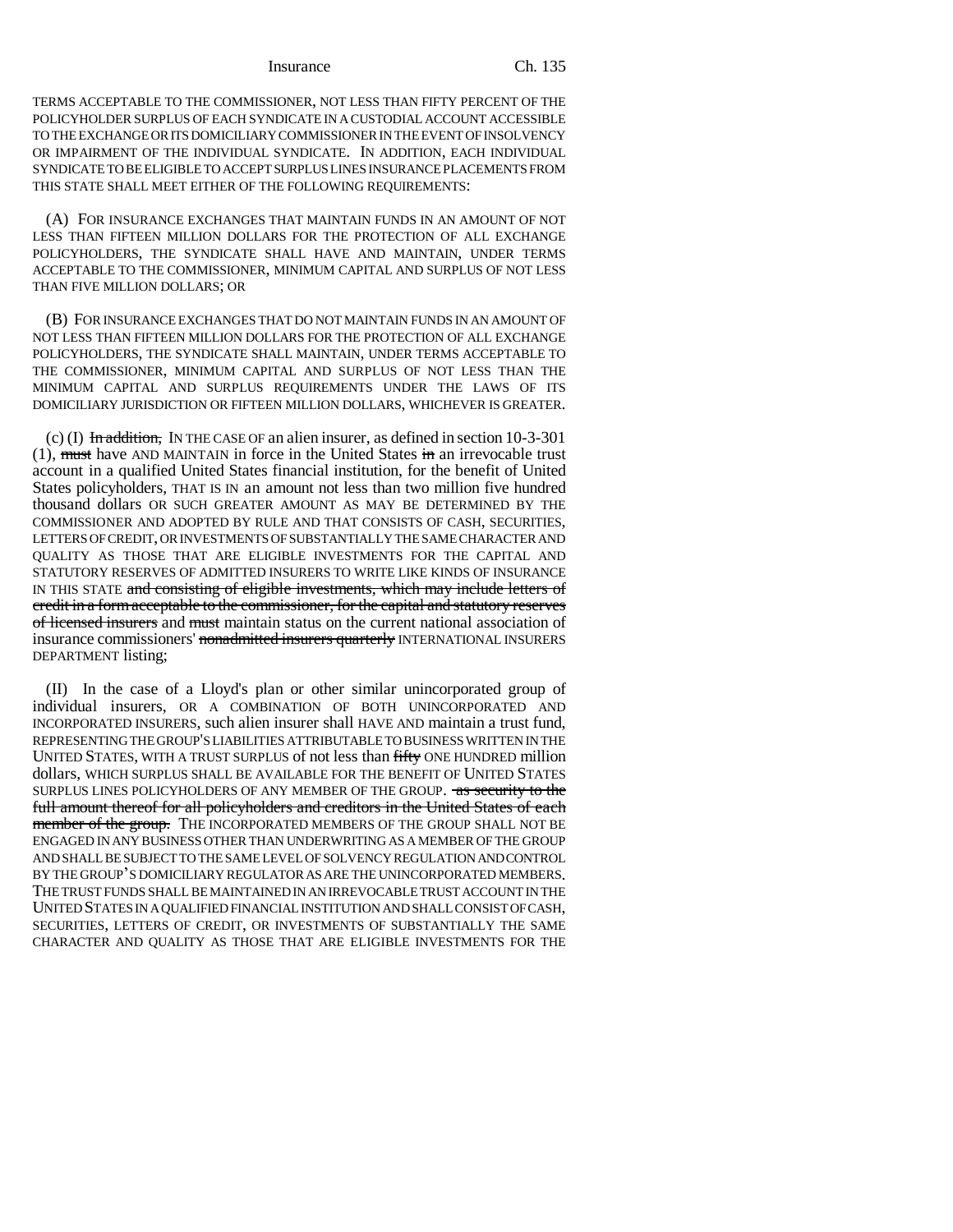## Ch. 135 Insurance

CAPITAL AND STATUTORY RESERVES OF ADMITTED INSURERS TO WRITE LIKE KINDS OF INSURANCE IN THIS STATE, AND THE TRUST INSTRUMENT REPRESENTING THE SURPLUS PORTION OF THE TRUST DEPOSIT SHALL SATISFY THE REQUIREMENTS OF THE STANDARD TRUST AGREEMENT REQUIRED FOR LISTING WITH THE NATIONAL ASSOCIATION OF INSURANCE COMMISSIONERS' INTERNATIONAL INSURERS DEPARTMENT.

(III) IN THE CASE OF A GROUP OF INCORPORATED INSURERS UNDER COMMON ADMINISTRATION THAT HAS CONTINUOUSLY TRANSACTED AN INSURANCE BUSINESS OUTSIDE THE UNITED STATES FOR AT LEAST THREE YEARS IMMEDIATELY BEFORE THE EFFECTIVE DATE OF THIS PARAGRAPH (c), AS AMENDED, AND THAT SUBMITS TO THIS OUTSIDE THE UNITED STATES FOR AT LEAST THREE YEARS IMMEDIATELY BEFORE THE<br>EFFECTIVE DATE OF THIS PARAGRAPH (c), AS AMENDED, AND THAT SUBMITS TO THIS<br>STATE'S AUTHORITY TO EXAMINE ITS BOOKS AND RECORDS AND BEARS THE EXPENSE EFFECTIVE DATE OF THIS PARAGRAPH (c), AS AMENDED, AND THAT SUBMITS TO THIS<br>STATE'S AUTHORITY TO EXAMINE ITS BOOKS AND RECORDS AND BEARS THE EXPENSE<br>OF THE EXAMINATION, HAVE AND MAINTAIN AN AGGREGATE POLICYHOLDERS' SURPLUS OF TEN BILLION DOLLARS AND HAVE AND MAINTAIN IN TRUST A SURPLUS IN THE AMOUNT OF ONE HUNDRED MILLION DOLLARS, ALL OF WHICH SURPLUS FUNDS SHALL BE AVAILABLE FOR THE BENEFIT OF UNITED STATES SURPLUS LINES POLICYHOLDERS OF ANY MEMBER OF THE GROUP. EACH INSURER SHALL INDIVIDUALLY MAINTAIN CAPITAL AND SURPLUS OF NOT LESS THAN TWENTY-FIVE MILLION DOLLARS PER COMPANY. THE TRUST FUNDS SHALL SATISFY THE REQUIREMENTS OF THE STANDARD TRUST AGREEMENT REQUIREMENT FOR LISTING WITH THE NATIONAL ASSOCIATION OF INSURANCE COMMISSIONERS' INTERNATIONAL INSURERS DEPARTMENT, SHALL BE MAINTAINED IN AN IRREVOCABLE TRUST ACCOUNT IN THE UNITED STATES IN A QUALIFIED FINANCIAL INSTITUTION, AND SHALL CONSIST OF CASH, SECURITIES, LETTERS OF CREDIT, OR INVESTMENTS OF SUBSTANTIALLY THE SAME CHARACTER AND QUALITY AS THOSE THAT ARE ELIGIBLE INVESTMENTS FOR THE CAPITAL AND STATUTORY RESERVES OF ADMITTED INSURERS TO WRITE LIKE KINDS OF INSURANCE IN THIS STATE. ADDITIONALLY, EACH MEMBER OF THE GROUP SHALL MAKE AVAILABLE TO THE COMMISSIONER AN ANNUAL CERTIFICATION OF THE INSURANCE IN THIS STATE. ADDITIONALLY, EACH MEMBER OF THE GROUP SHALL MAKE AVAILABLE TO THE COMMISSIONER AN ANNUAL CERTIFICATION OF THE MEMBER'S DOMICILIARY REGULATOR AND ITS INDEPENDENT PUBLIC ACCOUNTANT.

(d) Submit a current years' application, a fee as prescribed pursuant to section 10-3-207, a copy of its current annual statement, and other information required by the commissioner. In the case of an insurance exchange, the statement shall be an aggregate combined statement of all underwriting syndicates operating during the period reported in addition to individual statements for each syndicate.

(2) Any surplus line broker who places surplus line insurance with any surplus line A NONADMITTED insurance company pool, association, or under a program which THAT has not been approved by the commissioner is subject to a penalty of up to two hundred fifty TEN THOUSAND dollars as determined by the commissioner and may have his THE surplus line broker's license MAY BE revoked.

**SECTION 14.** The introductory portion to 10-5-113 (1), Colorado Revised Statutes, 1994 Repl. Vol., is amended to read:

**10-5-113. Revocation of broker's license.** (1) The commissioner shall MAY revoke any surplus line broker's license:

**SECTION 15.** 10-5-114 (1) and (3), Colorado Revised Statutes, 1994 Repl. Vol., are amended to read: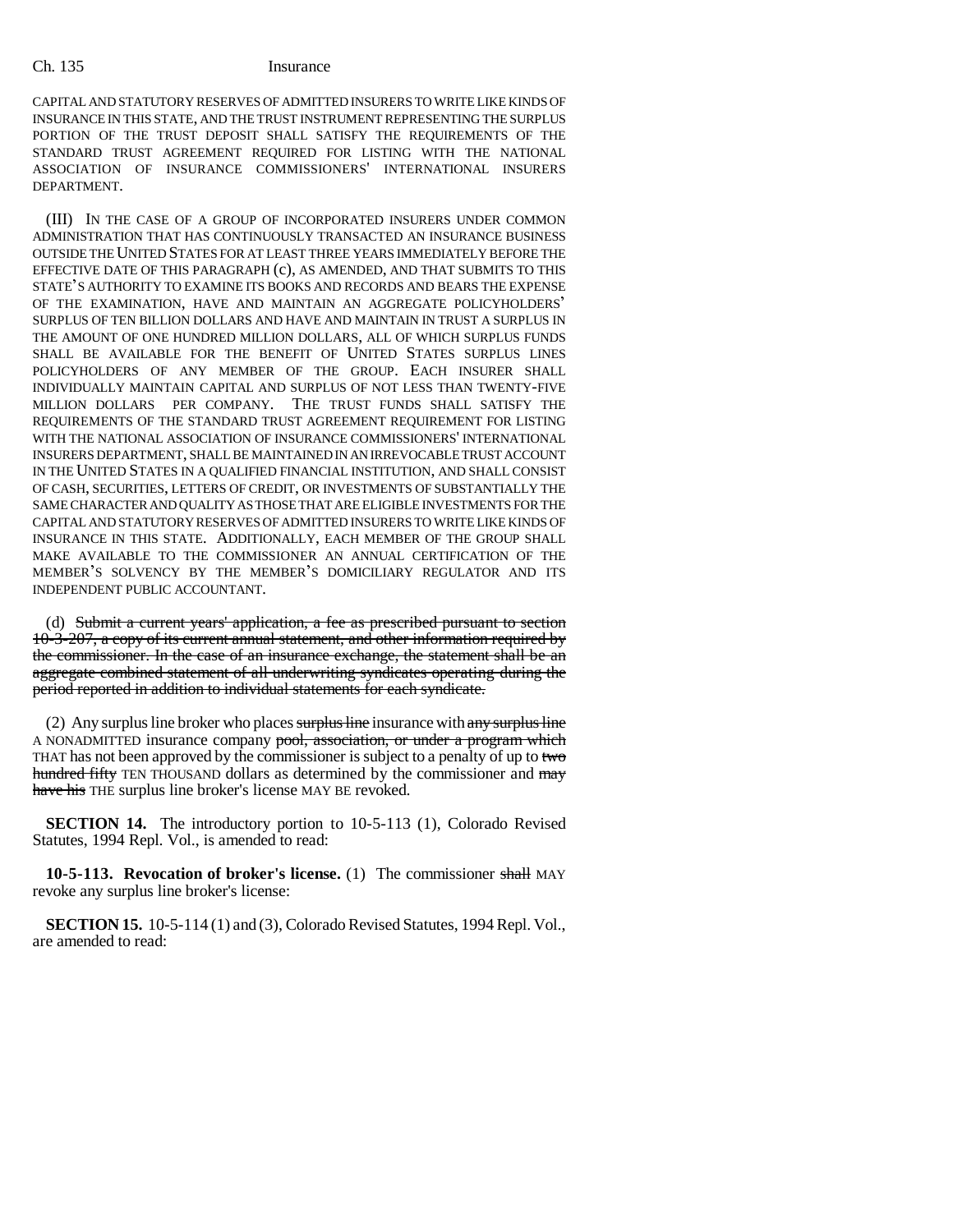**10-5-114. Actions against insurer - service.** (1) An unauthorized A NONADMITTED insurer may be sued, upon any cause of action arising in this state under any contract issued by it as a surplus line contract, pursuant to this article, in the district court of the county in which the cause of action arose.

(3) An unauthorized A NONADMITTED insurer issuing such policy shall be deemed thereby to have authorized service of process against it, in the manner and to the effect as provided in this section, and to have appointed the commissioner as its agent for service of process issuing upon any cause of action arising in this state under any such policy. Any such policy shall contain a provision stating the substance of this section and designating the person to whom the commissioner shall mail process as provided in subsection (2) of this section.

**SECTION 16.** 10-5-115 (2) (b), (6), and (7), Colorado Revised Statutes, 1994 Repl. Vol., are amended, and the said 10-5-115 is further amended BY THE ADDITION OF A NEW SUBSECTION, to read:

**10-5-115. Requirements imposed upon commissioner - assistance of brokers' association.** (2) The commissioner shall rely upon the advice and assistance of a duly constituted association of brokers in carrying out the purposes of this article, if the association files with the commission:

(b) An agreement that, as a condition of continued acceptability under this subsection  $(2)$ , the commissioner may examine the association in accordance with the provisions of this section;

(2.5) THE COMMISSIONER MAY EXAMINE THE ASSOCIATION'S RECORDS CONCERNING THE FUNCTIONS OR DUTIES PERFORMED ON BEHALF OF THE COMMISSIONER BY THE ASSOCIATION.

(6) No licensee may be compelled to join an association as a condition of continued licensure under this article A BROKER SHALL COOPERATE WITH THE ASSOCIATION AND THE COMMISSIONER OF INSURANCE IN FULFILLING THE BROKER'S STATUTORY RESPONSIBILITIES UNDER THIS ARTICLE.

(7) The association may submit reports and make recommendations to the commissioner regarding the financial condition of any nonadmitted insurer. These reports and recommendations shall not be considered to be public information. There shall not be liability on the part of,  $\sigma$  NOR SHALL a cause of action of any nature shall not arise against, nonadmitted insurers, the association or its agents, or employees, the OR directors or the commissioner or authorized representatives of the commissioner for ACTIONS TAKEN OR OMITTED statements in any reports or recommendations made by them in good faith THE PERFORMANCE OF THEIR POWERS AND DUTIES under this section.

**SECTION 17.** 10-5-116, Colorado Revised Statutes, 1994 Repl. Vol., is amended to read:

**10-5-116. Records produced on order.** Every person for whom insurance is placed with an unauthorized A NONADMITTED insurer pursuant to or in violation of this article, upon the commissioner's order, shall produce for his examination all